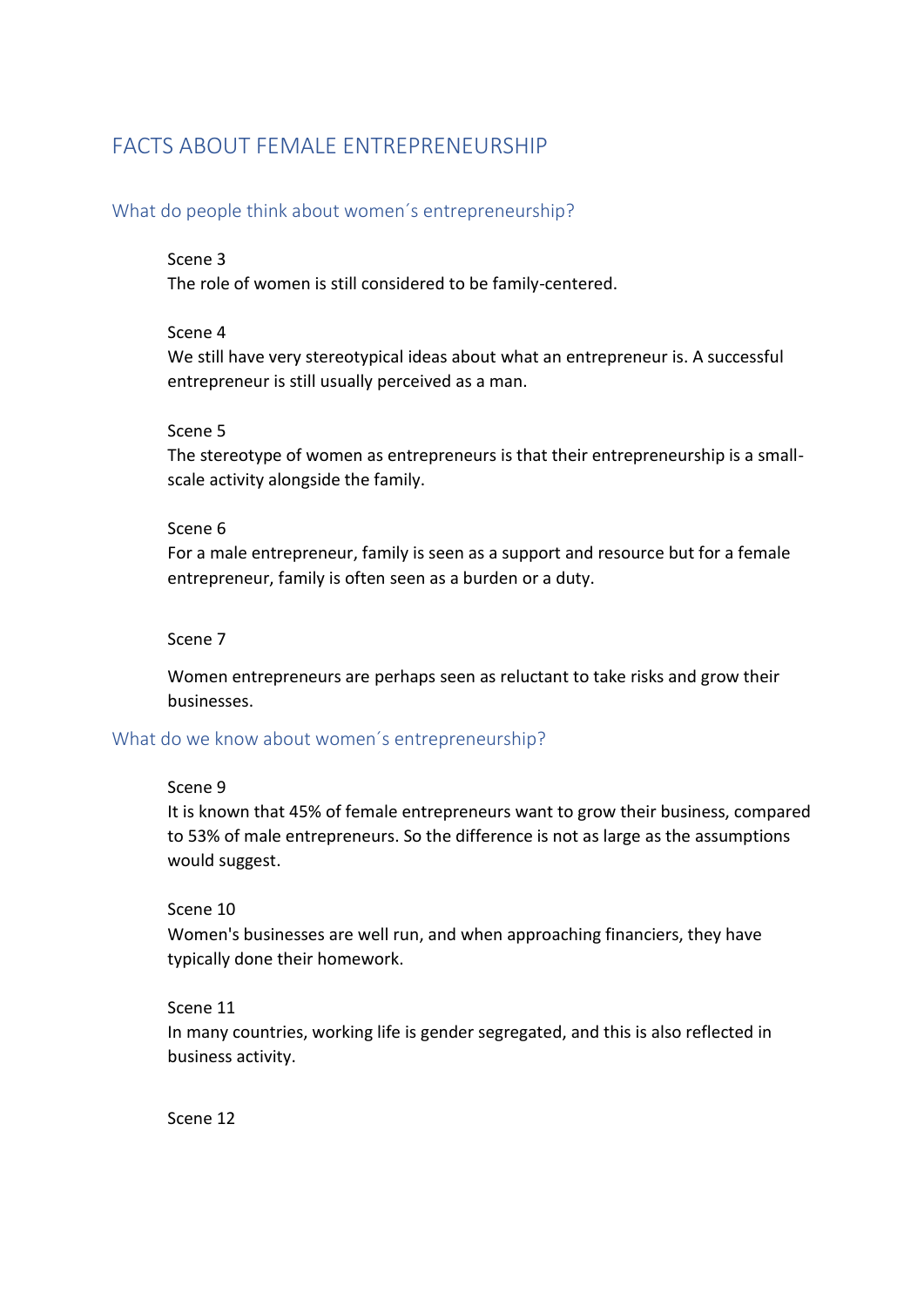In some female-dominated sectors entrepreneurship is almost compulsory, and businesses are concentrated in the low margin service sector, for example beauty care professions.

#### Scene 13

It is a studied fact that women entrepreneurs still have lower incomes than men. In Finland about a third of companies are owned by women.

How to support the growth towards being an entrepreneur?

#### Scene 15

Entrepreneurship is also about building an entrepreneurial identity. Women may face conflicts when combining their entrepreneurial identity with others, such as the role of mother or spouse.

Scene 16 Building an entrepreneurial identity should be encouraged.

Scene 17 When talking about successful entrepreneurs, consider diversity in your examples

#### Help with growth and networking

#### Scene 19

Help micro and small entrepreneurs to network with each other, for example through peer mentoring.

#### Scene 20

Micro and small entrepreneurs may also want to grow their business. Networks can help with that too.

#### Encourage to apply for funding to grow your business

#### Scene 22

When applying for public funding for a business, gender is not the key factor, it is the idea and development plans of the business itself that are decisive.

#### Scene 23

However, for private investors, personality, team and the way of presenting one's idea are important.